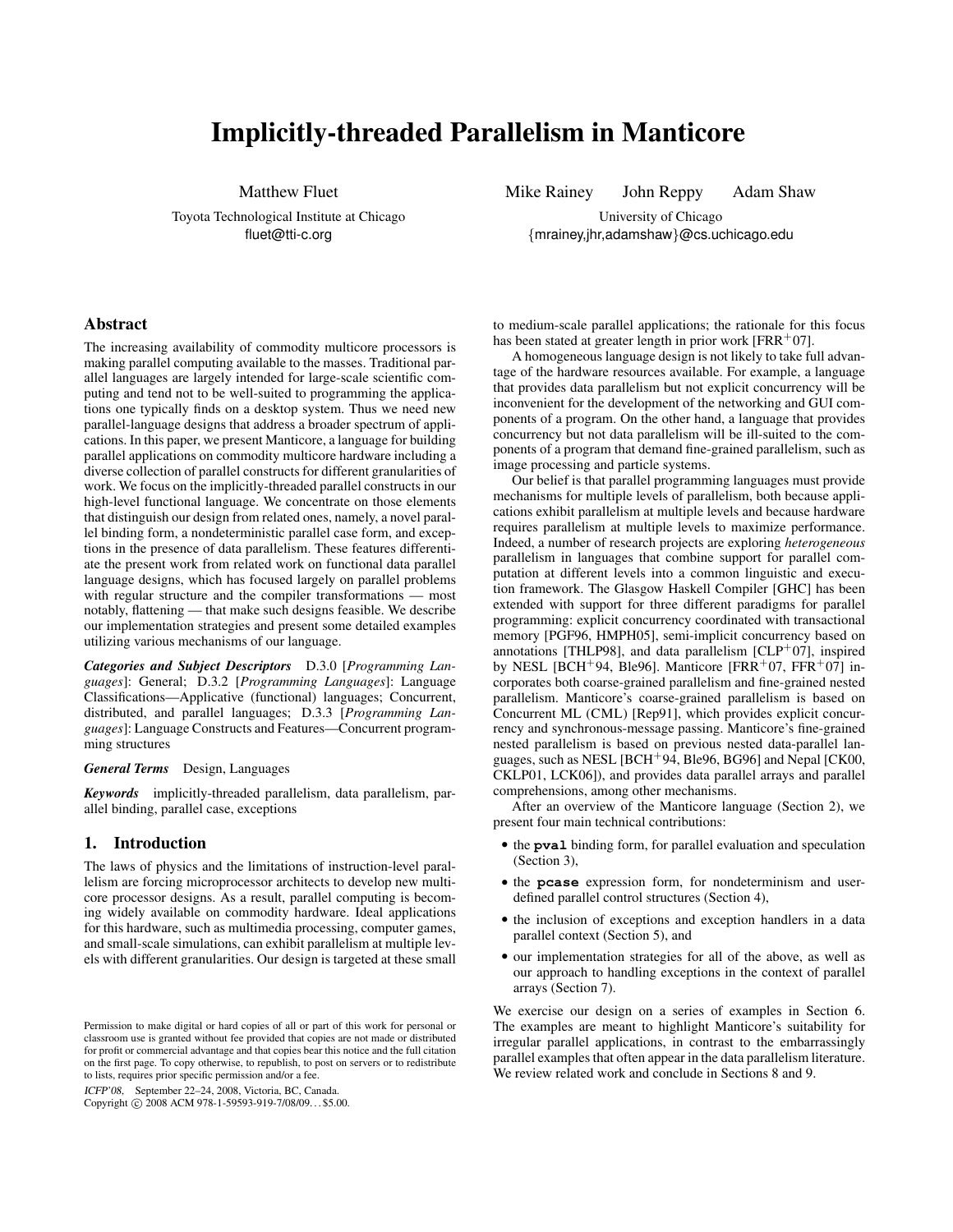# 2. An Overview of the Manticore Language

Parallel language mechanisms can be roughly grouped into three categories:

- *implicit parallelism*, where the compiler and runtime system are responsible for partitioning the computation into parallel threads. Examples of this approach include Id [Nik91], pH [NA01], and Sisal  $[GDF<sup>+</sup>97]$ .
- *implicit threading*, where the programmer provides annotations, or hints to the compiler, as to which parts of the program are profitable for parallel evaluation, but the mapping of computation onto parallel threads is left to the compiler and runtime system. Examples include NESL [Ble96] and its descendant Nepal [CKLP01], later renamed Data Parallel Haskell ("DPH" below).
- *explicit threading*, where the programmer explicitly creates parallel threads. Examples include CML [Rep99] and Erlang [AVWW96].

These different design points represent different trade-offs between programmer effort and programmer control. Automatic techniques for parallelization have proven effective for dense regular parallel computations (*e.g.*, dense matrix algorithms), but have been less successful for irregular problems. Manticore provides both implicit threading and explicit threading mechanisms. The former supports fine-grained parallel computation, while the latter supports coarsegrained parallel tasks and explicit concurrent programming. These parallelism mechanisms are built on top of a sequential functional language. In the sequel, we discuss each of these in turn, starting with the sequential base language. Space precludes giving a complete account of Manticore's language-design philosophy, goals, and target domain; we refer the interested reader to our previous publications [ $FRR+07$ ,  $FFR+07$ ].

#### 2.1 Sequential Programming

Manticore's sequential core is based on a subset of Standard ML (SML). The main difference is the absence of mutable data (*i.e.*, reference cells and arrays) and, in the present language implementation, a module system. Manticore includes the functional elements of SML (datatypes, polymorphism, type inference, and higher-order functions) as well as exceptions. The interaction of exceptions and our implicit threading mechanisms adds some complexity to our design, as we discuss below, but we believe that an exception mechanism is necessary for systems programming. As many researchers have observed, using a mutation-free language greatly simplifies the implementation and use of parallel features [Ham91, Rep91, JH93, NA01, DG04]. In essence, mutationfree functional programming reduces interference and data dependencies. We recognize that the lack of mutable data has the potential to denigrate performance for certain common algorithms; nevertheless, we fell there is evidence of the success of languages that lack this feature (Erlang is one compelling example).

As the syntax and semantics of the sequential core language are largely orthogonal to the parallel language mechanisms, we have resisted tinkering with core SML. The Manticore Basis, however, differs significantly from the SML Basis Library [GR04]. In particular, we have a fixed set of numeric types — short, int, long, float, and double — instead of SML's families of numeric modules.

## 2.2 Explicitly-threaded parallelism

The explicit concurrent programming mechanisms presented in Manticore serve two purposes: they support concurrent programming, which is an important feature for systems programming  $[HJT+93]$ , and they support explicit parallel programming. Like CML, Manticore supports threads that are explicitly created using the **spawn** primitive. Threads do not share mutable state; rather they use synchronous message passing over typed channels to communicate and synchronize. Additionally, we use CML communication mechanisms to represent the interface to imperative features such as input/output.

Further discussion of explicitly-threaded parallelism in Manticore is beyond the scope of this paper; other recent publications (notably [RX08]) provide more detail.

## 2.3 Implicitly-threaded Parallelism

Manticore provides implicitly-threaded parallel versions of a number of sequential forms. These constructs can be viewed as hints to the compiler about which computations are good candidates for parallel execution; the semantics of many of these constructs is sequential and the compiler and/or runtime system may choose to execute them in a single thread.

Having a sequential semantics is useful in two ways: it gives the programmer a deterministic programming model and it formalizes the expected behavior of the compiler. It also requires the compiler to verify that the individual subcomputations in a parallel computation do not send or receive messages (if the computations are actually to be executed in parallel). Similarly, if a subcomputation raises an exception, the implementation must delay the delivery of the exception until all sequentially prior computations have terminated. Both of these restrictions can be efficiently implemented only through appropriate program analyses.

*Parallel Arrays* Support for parallel computations on arrays and matrices is common in parallel languages. In Manticore, we support such computations using the nested parallel array mechanism inspired by NESL and developed further by Nepal and DPH. A parallel array expression has the form

$$
[ |e_1, \ldots, e_n| ]
$$

which constructs an array of *n* elements. The delimiters  $[ \ | \ ]$  alert the compiler that the  $e_i$  may be evaluated in parallel.

Parallel array values may also be constructed using *parallel comprehensions*, which allow concise expressions of parallel loops. A comprehension has the general form

$$
[ | e | p_1 \text{ in } e_1, \ldots, p_n \text{ in } e_n \text{ where } e_f | ]
$$

where *e* is some expression (with free variables bound in the  $p_i$ ) computing the elements of the array, the  $p_i$  are patterns binding the elements of the  $e_i$ , which are array-valued expressions, and  $e_f$  is an optional boolean-valued expression over the  $p_i$  filtering the input. If the input arrays have different lengths, all are truncated to the length of the shortest input, and they are processed, in parallel, in lock-step.<sup>1</sup> For convenience, we also provide a parallel range form

$$
[ \ \vert \ \ e_l \ \ \texttt{to} \ \ e_h \ \ \texttt{by} \ \ e_s \ \ \vert \ ]
$$

which are useful in combination with comprehensions. (The step expression **by**  $e_s$  is optional, and defaults to **by** 1.)

Comprehensions can be used to specify both SIMD parallelism that is mapped onto vector hardware (*e.g.*, Intel's SSE instructions) and SPMD parallelism where parallelism is mapped onto multiple cores. For example, to double each positive integer in a given parallel array of integers nums, one may use the following expression:

```
[| 2 * n | n in nums where n > 0 |]
```
<sup>&</sup>lt;sup>1</sup> This behavior is known as *zip semantics*, since the comprehension loops over the zip of the inputs. Both NESL and Nepal have zip semantics, but Data Parallel Haskell [CLP<sup>+</sup>07] has *Cartesian-product semantics* where the iteration is over the product of the inputs.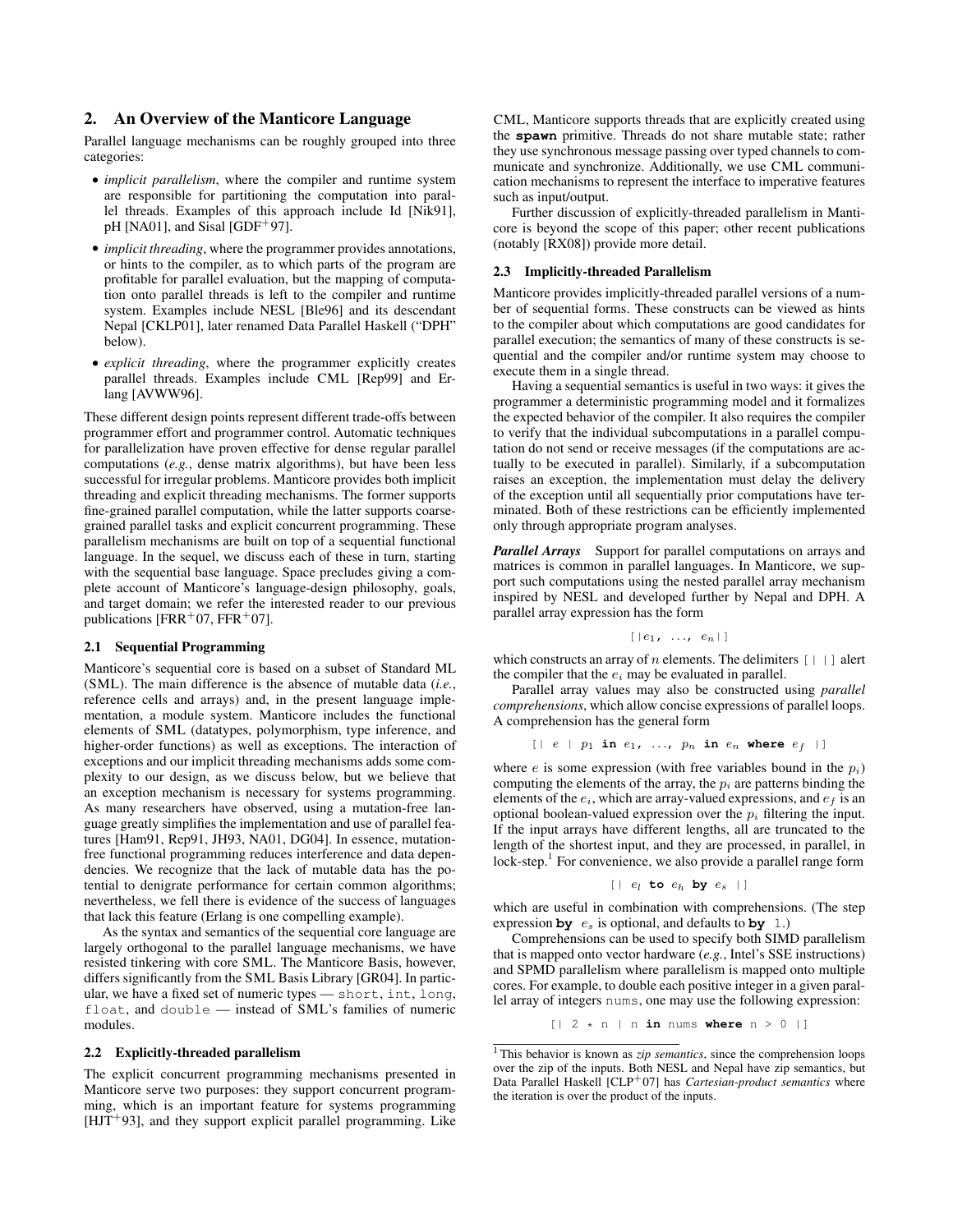```
datatype tree
  = Lf of int
  | Nd of tree * tree
fun trProd (Lf i) = i
  | trProd (Nd (tL, tR)) =
      op* (|trProd1 tL, trProd1 tR|)
```
Figure 1. Tree product with parallel tuples.

This expression can evaluated efficiently in parallel using vector instructions.

Parallel array comprehensions are first-class expressions; hence, the expression defining the elements of a comprehension can itself be a comprehension. For example, the main loop of a ray tracer generating an image of width w and height h can be written

[| [| trace(x,y) | x **in** [| 0 **to** w-1 |] |] | y **in** [| 0 **to** h-1 |] |]

This parallel comprehension within a parallel comprehension is an example of *nested data parallelism*.

The sequential semantics of parallel arrays is defined by mapping them to lists (see [ $FRR<sup>+</sup>07$ ] or [Sha07] for details). The main subtlety in the parallel implementation is that if an exception is raised when computing its ith element, then we must wait until all preceding elements have been computed before propagating the exception. Section 7.2 describes our implementation strategy for this behavior.

*Parallel Tuples* Like the parallel array expression forms, the parallel tuple expression form hints to the compiler that the elements may be evaluated in parallel. The basic form is

$$
(\,|\,e_1,\;\; \ldots,\;\;e_n\,|\,)
$$

which describes a fork-join evaluation of the expressions  $e_i$  in parallel. The result is a normal tuple value.

Figure 1 demonstrates the use of parallel tuples to compute the product of the leaves of a binary tree of integers. While this example could have been written with parallel arrays, it is more convenient to use parallel tuples.

An advantage of parallel tuples is that the elements need not all have the same type. In languages with only a parallel array construct, a programmer can evaluate expressions of different types by, for example, injecting them into an *ad hoc* union datatype, collecting them in a parallel array, and then projecting them out of that datatype, but this incurs uninteresting complexity in the program and adds runtime overhead.

The sequential semantics of parallel tuples is trivial: they are evaluated simply as (sequential) tuples. The implication for the parallel implementation is similar to that for parallel arrays: if an exception is raised when computing its ith element, then we must wait until all preceding elements have been computed before propagating the exception.

*Parallel Bindings* Parallel arrays and tuples provide a fork-join pattern of computation, but in some cases more flexible scheduling is desirable. In particular, we may wish to execute some computations speculatively. Manticore provides a parallel binding form

#### **pval**  $p = e$

that launches the evaluation of the expression  $e$  as a parallel thread. The sequential semantics of a parallel binding are similar to lazy evaluation: the binding is only evaluated (and only evaluated once) when one of its bound variables is demanded. One important subtlety in the semantics of parallel bindings is that any exceptions raised by the evaluation of the binding must be postponed until one

```
fun trProd (Lf i) = i
  | trProd (Nd (tL, tR)) = let
      pval pL = trProd2 tL
      pval pR = trProd2 tR
      in
        if (pL = 0) then 0
        else (pL * pR)
      end
```
Figure 2. Short-circuiting tree product with parallel bindings.

of the variables is touched, at which time the exception is raised at the point of the touched variable. In the parallel implementation, we use eager evaluation for parallel bindings, but computations are canceled when the main thread of control reaches a point where their result is guaranteed never to be demanded.

*Parallel Case* The parallel case expression form is a nondeterministic counterpart to SML's sequential case form. In a parallel case expression, the discriminants are evaluated in parallel and the branches may include wildcard patterns that match even if their corresponding discriminants have not yet been fully evaluated. Thus, a parallel case expression nondeterministically takes any branch that matches after sufficient discriminants have been evaluated.

Parallel case is flexible enough to express a variety of nondeterministic parallel mechanisms, including, notably, the parallel choice operator |?|, which nondeterministically returns either of its two operands. A more detailed treatment of the syntax and semantics of parallel case is deferred until Section 4.

Unlike the other implicitly-threaded mechanisms, parallel case is nondeterministic. We can still give a sequential semantics, but it requires including a source of non-determinism, such as Mc-Carthy's amb, in the sequential language.

## 3. Parallel Bindings

The distinguishing characteristic of the parallel binding, or **pval** mechanism, is that its launched computation may be canceled before completion. When a (simple, syntactic) program analysis determines those program points where a launched computation is guaranteed never to be demanded, the compiler inserts a corresponding cancellation. Note that these sites can only be located in conditional expression forms.

As in Figure 1, the function in Figure 2 computes the product of the leaves of a tree. This version short-circuits, however, when the product of the left subtree of a Nd variant evaluates to zero. Note that if the result of the left product is zero, we do not need the result of the right product. Therefore its subcomputation and any descendants may be canceled. The short-circuiting behavior is not explicit in the function. Rather, it is implicit in the semantics of a parallel binding that when control reaches a point where the result of an evaluation is known to be unneeded, the resources devoted to that evaluation are freed and the computation is abandoned.

The analysis to determine when a **pval**'s computation is subject to cancellation is not as straightforward as it might seem. The following example includes two parallel bindings linked by a common computation:

let

\n
$$
\begin{aligned}\n\text{pval } x &= f \quad 0 \\
\text{pval } y &= (| g 1, x |) \\
\text{in} \\
\text{if } b \text{ then } x \text{ else } h \text{ y} \\
\text{end}\n\end{aligned}
$$

In the conditional expression here, while the computation of  $\gamma$  can be canceled in the **then** branch, the computation of x cannot be canceled in either branch. Our analysis must respect this depen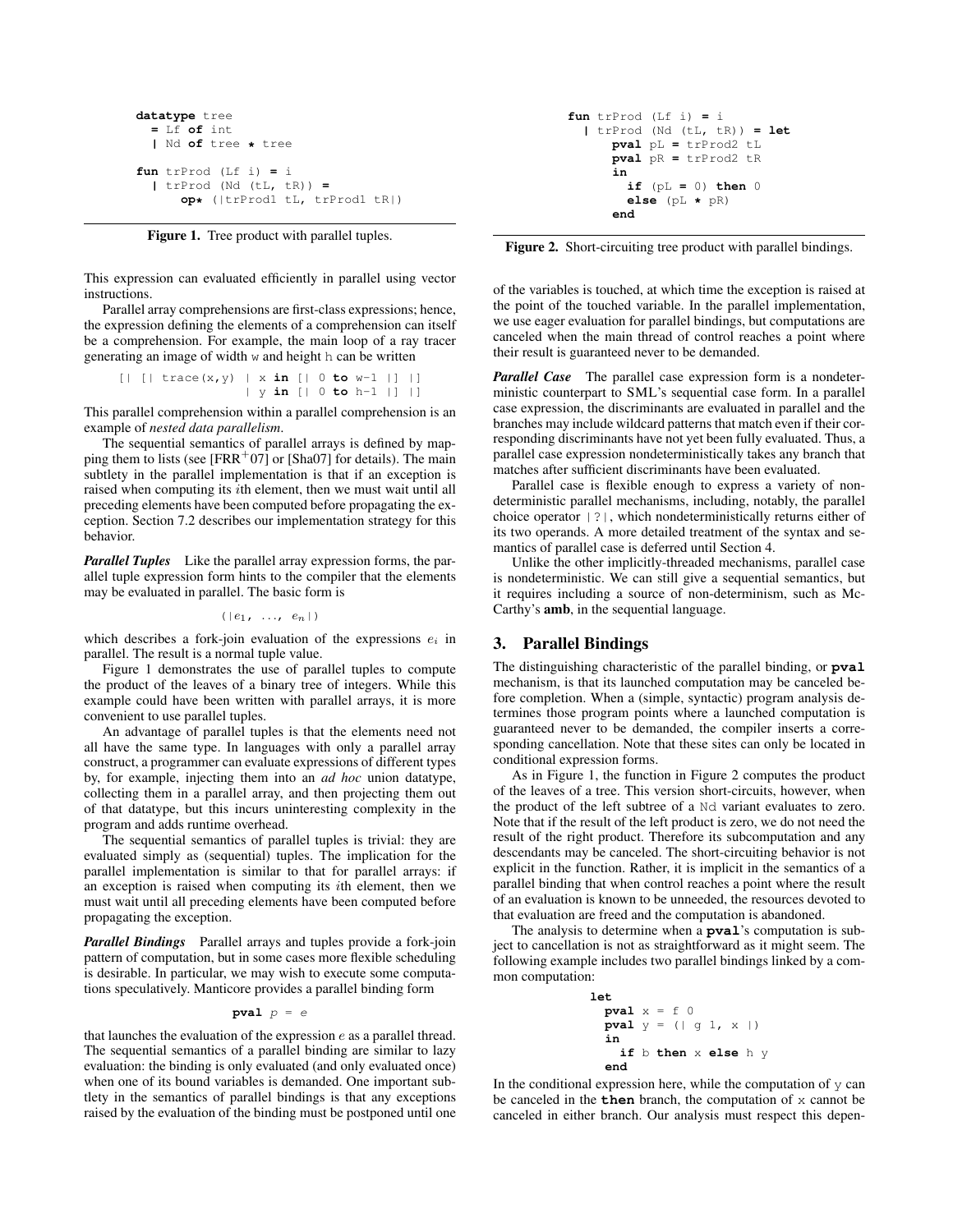dency and similar subtle dependencies. We consider an example similar to this one in Section 7 in some detail.

There are many more examples of the use of parallel bindings in Section 6. We discuss the specific mechanisms (most importantly, *futures*) by which we realize their semantics in Section 7.

### 4. Parallel Case Expressions

The parallel case expression form has the following syntax:

| pcase | $e$   | $\ldots$ | $e$       |               |               |     |
|-------|-------|----------|-----------|---------------|---------------|-----|
| of    | $\pi$ | $\ell$   | $\ldots$  | $\pi$         | $\Rightarrow$ | $e$ |
|       | ...   |          | otherwise | $\Rightarrow$ | $e$           |     |

The metavariable  $\pi$  denotes a *parallel pattern*, which is either

- a nondeterministic wildcard ?,
- a handle pattern **handle** p, or
- a pattern  $p$ ,

where  $p$  in the latter two cases signifies a conventional SML pattern. Furthermore, **pcase** expressions include an optional **otherwise** branch, always last if present, which has a special meaning as discussed below.

A *nondeterministic wildcard pattern* can match against a computation that is either finished or not. It is therefore different than the usual SML wildcard, which matches against a finished computation, albeit one whose result remains unnamed. Nondeterministic wildcards can be used to implement short-circuiting behavior. Consider the **pcase** branch

#### **|** false & ? **=>** false

Once the constant pattern false has been matched with the result of the first discriminant's computation, the running program need not wait for the second discriminant's computation to finish; it can return false straightaway. This branch is part of the expression of a short-circuiting parallel boolean conjunction, discussed below in more detail.

A *handle pattern* catches an exception if one is raised in the computation of the corresponding discriminant. It may furthermore bind the raised exception to a pattern for use in subsequent computation.

We can transcribe the meaning of **otherwise** concisely, admitting SML/NJ-style or patterns in our presentation for brevity. An **otherwise** branch can be thought of as a branch of the form:

$$
| (- |
$$
 handle  $_-)$  & ... &  $( - |$  handle  $_-)$  =& > e

The fact that every position in this pattern is either a deterministic wildcard or a handle means it can only match when all computations are finished. It also has the special property that it takes lowest precedence when other branches also match the evaluated discriminants. In the absence of an explicit **otherwise** branch, a parallel case is evaluated as though the following branch were appended to it:

#### **| otherwise => raise** Match

To illustrate the use of parallel case expressions, we consider parallel choice. (In fact, the parallel case expression was designed as a generalization of parallel choice.) A parallel choice expression e1 |?| e2 nondeterministically returns either the result of  $e1$ or e2. This is similar to MultiLisp's *parallel or* (which is not the same as a parallel boolean disjunction). This is useful in a parallel context, because it gives the program the opportunity to return whichever of e1 or e2 evaluates first.

Employing the tree datatype from Figure 1, we might want to write a function to obtain the value of a leaf—any leaf—from a given tree.

**fun** trLeaf (Lf i) **=** i **|** trLeaf (Nd (tL, tR)) **=** trLeaf(tL) |?| trLeaf(tR)

This function evaluates  $trLeaf(tL)$  and  $trLeaf(tR)$  in parallel. Whichever evaluates first, loosely speaking, determines the value of the choice expression as a whole. Hence, the function is likely, but not required, to return the value of the shallowest leaf in the tree. Furthermore, the evaluation of the discarded component of the choice expression—that is, the one whose result is not returned—is canceled, as its result is known not to be demanded. If the computation is running, this cancellation will free up computational resources for use elsewhere. If the computation is completed, this cancellation will be a harmless idempotent operation.

The parallel choice operator is a derived form in Manticore, as it can be expressed as a **pcase** in a straightforward manner. The expression  $e1 \mid ? \mid e2$  is desugared to:

**pcase** el & e2  
**of** x & ? => x  

$$
\qquad \qquad | \quad ? \quad & x \Rightarrow x
$$

Parallel case gives us yet another to write the  $\text{tr}\text{Prod}$  function:

**fun** trProd (Lf i) **=** i **|** trProd (Nd (tL, tR)) **=** (**pcase** trProd(tL) & trProd(tR) **of** 0 & ? **=>** 0 **|** ? & 0 **=>** 0 **|** pL & pR **=>** pL **\*** pR)

This function will short-circuit when either the first or second branch is matched, implicitly canceling the computation of the other subtree. Because it is nondeterministic as to which of the matching branches is taken, a programmer should ensure that all branches that match the same discriminants yield acceptable results. For example, if  $trProd(tL)$  evaluates to 0 and trProd(tR) evaluates to 1, then either the first branch or the third branch may be taken, but both will yield the result 0.

Is this the most efficient trProd function? Not necessarily. The implementation of the parallel case mechanism, as discussed in Section 7.6, induces more overhead than other mechanisms, and on small trees this function might run more slowly than loweroverhead counterparts.

As a third example, consider a function to find a leaf value in a tree that satisfies a given predicate p. The function should return an int option to account for the possibility that no leaf values in the tree match the predicate. We might mistakenly write the following code:

```
fun trFindB (p, Lf i) = (* B for broken *)if p(i) then SOME(i)
     else NONE
  | trFindB (p, Nd (tL, tR)) =
     trFindB(p,tL) |?| trFindB(p,tR)
```
In the case where the predicate  $p$  is not satisfied by any leaf values in the tree, this implementation will always return NONE, as it should. However, if the predicate is satisfied at some leaf, the function will nondeterministically return either SOME(n), for a satisfying n, or NONE. In other words, this implementation will never return a false positive, but it will, nondeterministically, return a false negative. The reason for this is that as soon as one of the operands of the parallel choice operator evaluates to NONE, the evaluation of the other operand might be canceled, even if it were eventually to yield SOME (n).

A correct version of trFind may be written as follows: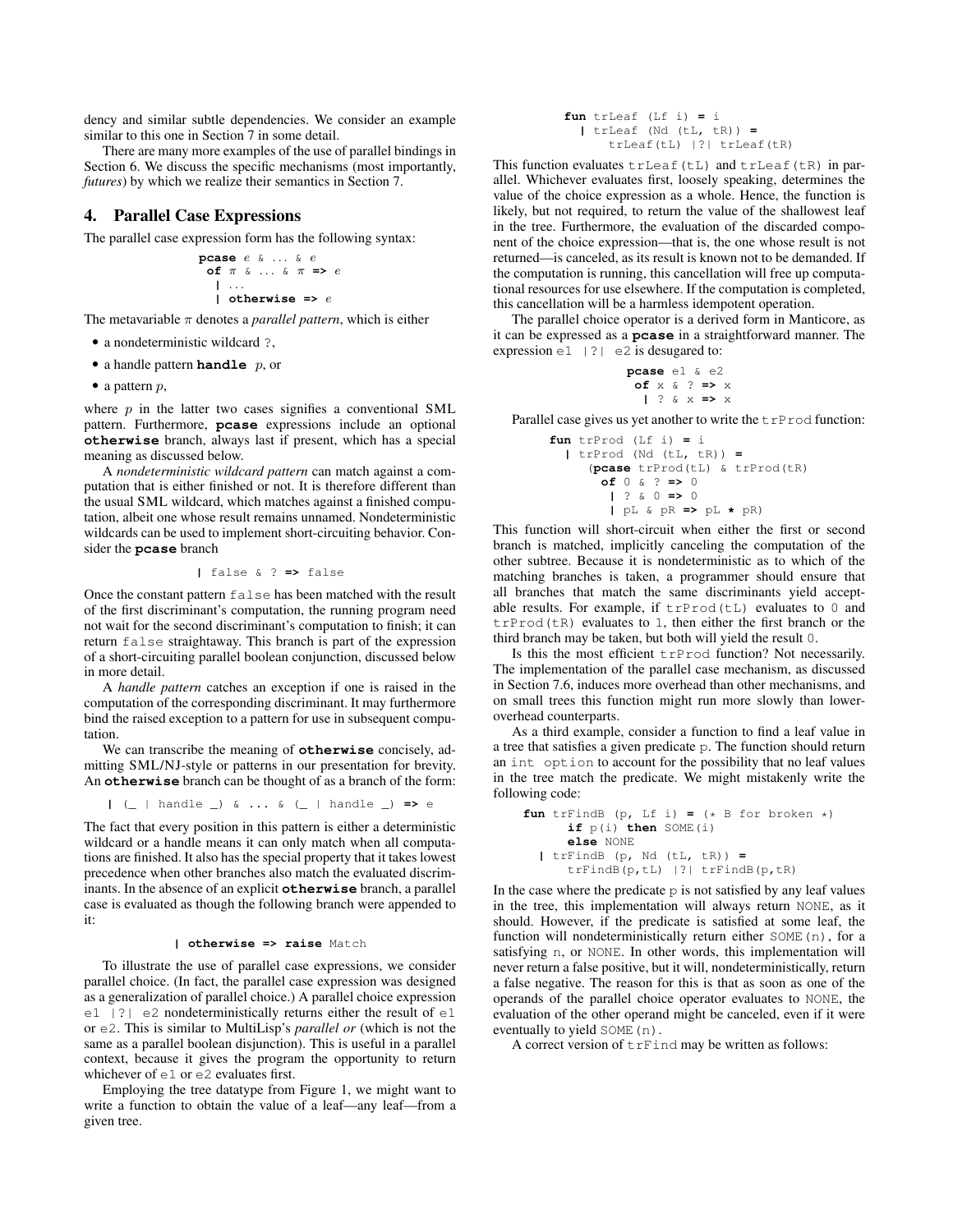```
val r = pcase e1 \& e2of false & ? => false
  | ? & false => false
  | true & true => true
  | otherwise => raise Match
```
Figure 3. Encoding a parallel boolean conjunction with pcase.

```
fun trFind (p, Lf i) =
      if p(i) then SOME(i)
     else NONE
 | trFind (p, Nd (tL, tR)) =
     pcase trFind(p,tL) & trFind(p,tR)
      of SOME(n) & ? => SOME(n)
       | ? & SOME(n) => SOME(n)
        | NONE & x => x
        | x & NONE => x
```
This version of trFind has the desired behavior. When either trFind(p,tL) or trFind(p,tR) evaluates to SOME(n), the function returns that value and implicitly cancels the other evaluation. The essential computational pattern here is a parallel abort mechanism, a common device in parallel programming.

A parallel case can also be used to encode a short-circuiting parallel boolean conjunction expression. Here we consider some possible encodings. We can attempt to express parallel conjunction in terms of parallel choice using the following strategy. We mark each expression with its originating position in the conjunction; after making a parallel choice between the two marked expressions, we can determine which result to return. Thus, we can write an expression that always assumes the correct value, although it may generate redundant computation:

```
datatype side = L | R
val r = case (e1, L) |?| (e2, R)
of (false, L) => false
 | (false, R) => false
  | (true, L) => e2
  | (true, R) => e1
```
This expression exhibits the desired short-circuiting behavior in the first two cases, but in the latter cases it must restart the other computation, having canceled it during the evaluation of the parallel choice expression. So, while this expression always returns the right answer, in non-short-circuiting cases its performance is no better than sequential, and probably worse.

We encounter related problems when we attempt to write a parallel conjunction in terms of **pval**, where asymmetries are inescapable.

```
val r = let
  pval b1 = e1
  pval b2 = e2in
    if (not b1) then false
    else b2
  end
```
This short-circuits when  $e1$  is false, but not when  $e2$  is false. We cannot write a parallel conjunction in terms of **pval** such that either subcomputation causes a short-circuit when false.

The **pcase** mechanism offers the best encoding of parallel conjunction (Figure 3). Only when both evaluations complete and are true does the expression as a whole evaluate to true. If one constituent of a parallel conjunction evaluates to false, the other can be safely canceled. As soon as one expression evaluates to false, the other is canceled, and false is returned. As a convenience, Manticore provides |andalso| as a derived form for this expression pattern.

In addition to | andalso|, we provide a variety of other similar derived parallel forms whose usage we expect to be common. Examples include |orelse|, |\*| (parallel multiplication, shortcircuiting with 0), and parallel maximum and minimum operators for numeric types. Because Manticore has a strict evaluation semantics for the sequential core language, such operations cannot be expressed as simple functions: to obtain the desired parallelism, the subcomputations must be unevaluated expressions. Thus, it may be desirable to provide a macro facility that enables a programmer to create her own novel syntactic forms in the manner of these operations.

## 5. Exceptions and Exception Handlers

The interaction of exceptions and parallel constructs must be considered in the implementation of the parallel constructs. Raises and exception handlers are first-class expressions, and, hence, they may appear at arbitrary points in a program, including in a parallel construct. The following is a legal parallel array expression:

$$
[1 \ 2+3, 5-7, \text{raise A}]
$$

Evaluating this parallel array expression should raise the exception A.

Note the following important detail. Since the compiler and runtime system are free to execute the subcomputations of a parallel array expression in any order, there is no guarantee that the first **raise** expression observed during the parallel execution corresponds to the first **raise** expression observed during a sequential execution. Thus, some compensation is required to ensure that the sequentially first exception in a given parallel array (or other implicitly-threaded parallel construct) is raised whenever multiple exceptions could be raised. Consider the following minimal example:

$$
[ | \text{raise A, raise B} | ]
$$

Although B might be raised before A during a parallel execution, A must be the exception observed to be raised by the context of the parallel array expression in order to adhere to the sequential semantics. Realizing this behavior in this and other parallel constructs requires our implementation to include compensation code, with some runtime overhead. In the present work, we give details of our implementation of this behavior, compensation code included, in Section 7.

In choosing to adopt a strict sequential core language, Manticore is committed to realizing a precise exceptions semantics in the implicitly-threaded parallel features of the language. This is in contrast to an imprecise exception semantics [PRH<sup>+</sup>99] that arise from a lazy sequential language. While a precise semantics requires a slightly more restrictive implementation of the implicitly-threaded parallel features than would be required with an imprecise semantics, we believe that support for exceptions and the precise semantics is crucial for systems programming. Furthermore, as Section 7 will show, implementing the precise exception semantics is not particularly onerous.

It is possible to eliminate some or all of the compensation code with the help of program analyses. There already exist various wellknown analyses for identifying exceptions that might be raised by a given computation [Yi98, LP00]. If, in a parallel array expression, it is determined that no subcomputation may raise an exception, then we are able to omit the compensation code and its overhead. As another example, consider a parallel array expression where all subcomputations can raise only one and the same exception.

```
[| if x<0 then raise A else 0,
  if y>0 then raise A else 0 |]
```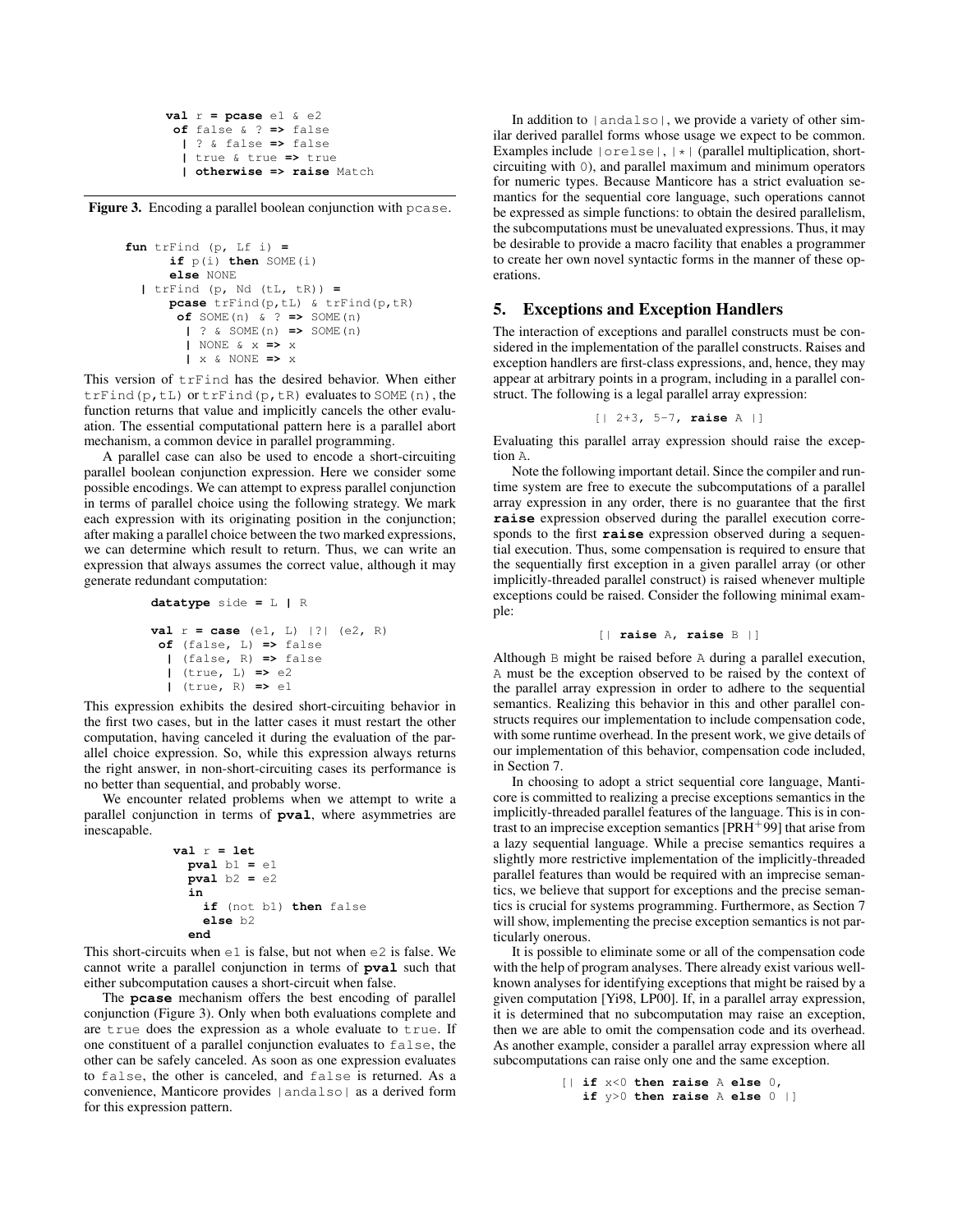The full complement of compensation code is unnecessary here, since any exception raised by any subcomputation must be A.

Although exception handlers are first-class expressions, their behavior is orthogonal to that of the parallel constructs and mostly merit no special treatment in the implementation. At the present time, Manticore does not implement any form of flattening transformation on data parallel array computations. Once we incorporate flattening into our work, however, we will need to take particular account of exception handlers, since flattening and exception handlers cannot freely coexist [Sha07].

Note that when an exception is raised in a parallel context, the implementation should free any resources devoted to parallel computations whose results will never be demanded by virtue of the control-flow of raise. For example, in the parallel tuple

```
(| raise A, fact(100), fib(200) |)
```
the latter two computations should be abandoned as soon as possible. Section 7 details our approaches when this and similar issues arise.

## 6. Examples

We consider a few examples to illustrate the use and interaction of our language features in familiar contexts. We choose examples that stress the parallel binding and parallel case mechanisms of our design, since examples exhibiting the use of parallel arrays and comprehensions are covered well in the existing literature.

## 6.1 A Parallel Typechecking Interpreter

First we consider an extended example of writing a parallel typechecker and evaluator for a simple model programming language. The language in question, which we outline below, is a pure expression language with some basic features including boolean and arithmetic operators, conditionals, let bindings, and function definition and application. A program in this language can, as usual, be represented as an expression tree. Both typechecking and evaluation can be implemented as walks over expression trees, in parallel when possible. Furthermore, the typechecking and evaluation can be performed in parallel with one another. In our example, failure to type a program successfully implicitly cancels its simultaneous evaluation.

While this is not necessarily intended as a realistic example, one might wonder why parallel typechecking and evaluation is desirable in the first place. First, typechecking constitutes a single pass over the given program. If the program involves, say, recursive computation, then typechecking might finish well before evaluation. If it does, and if there is a type error, the presumably doomed evaluation will be spared the rest of its run. Furthermore, typechecking touches all parts of a program; evaluation might not.

Our language includes the following definition of types. **datatype** ty **=** Bool **|** Nat **|** Arrow **of** ty **\*** ty

For the purposes of yielding more useful type errors, we assume each expression consists of a location (some representation of its position in the source program) and a term (its computational part). These are encoded as follows:

```
datatype term
  = N of int | B of bool | V of var
  | Add of exp * exp
  | If of exp * exp * exp
  | Let of var * exp * exp
  | Lam of var * ty * exp
  | Apply of exp * exp
    ...
withtype exp = loc * term
```
For typechecking, we need a function that checks the equality of types. When we compare two arrow types, we can compare the domains of both types in parallel with comparison of the ranges. Furthermore, if either the domains or the ranges turn out to be not equal, we can cancel the other comparison. Here we encode this, in the Arrow case, as an explicit short-circuiting parallel computation:

```
fun tyEq (Bool, Bool) = true
 | tyEq (Nat, Nat) = true
  | tyEq (Arrow(t,t'), Arrow(u,u')) =
     (pcase tyEq(t,u) & tyEq(t',u')
       of false & ? => false
        | ? & false => false
        | true & true => true)
  | tyEq _ = false
```
In practice, we could use the parallel and operator  $|$  andalso $|$  for the Arrow case

```
tyEq(t,u) |andalso| tyEq(t',u')
```
which would desugar into the expression explicitly written above.

We present a parallel typechecker as a function typeOf that consumes an environment (a map from variables to types) and an expression. It returns either a type, in the case that the expression is well-typed, or an error, in the case that the expression is ill-typed. We introduce a simple union type to capture the notion of a value or an error.

**datatype** 'a or\_error **=** A **of** 'a **|** Err **of** loc

The signature of typeOf is

**val** typeOf **:** env **\*** exp **->** ty or\_error

We consider a few representative cases of the  $\text{typeOf}$  function. To typecheck an Add node, we can simultaneously check both subexpressions. If the first subexpression is not of type Nat, we can record the error and implicitly cancel the checking of the second subexpression. The function behaves similarly if the first subexpression returns an error. Note the use of a sequential **case** inside a **pval** block to describe the desired behavior.

```
fun typeOf (G, (p, Add (e1,e2))) = let
      pval t2 = typeOf(G, e2)
      in case typeOf(G, e1)
        of A Nat => (case t2
             of A Nat => A Nat
              | A _ => Err(locOf(e2))
              | Err q => Err q)
         | A = > Err(locOf(e1))
         | Err q => Err q
      end
```
In the Apply case, we require an arrow type for the first subexpression and the appropriate domain type for the second.

```
| typeOf (G, (p, Apply (e1, e2))) = let
   pval t2 = typeOf(G, e2)in case typeOf(G, e1)
    of A(Arrow(d,r)) => (case t2
          of A t => if tyEq(d,t) then A r
                    else Err p
           | Err q => Err q)
      | A _ => Err(locOf(e1))
      | Err q => Err q
   end
```
Where there are no independent subexpressions, no parallelism is available:

```
| typeOf (G, (p, IsZero(e))) =
   (case typeOf(G,e)
    of A Nat => A Bool
     | _ => Err p)
```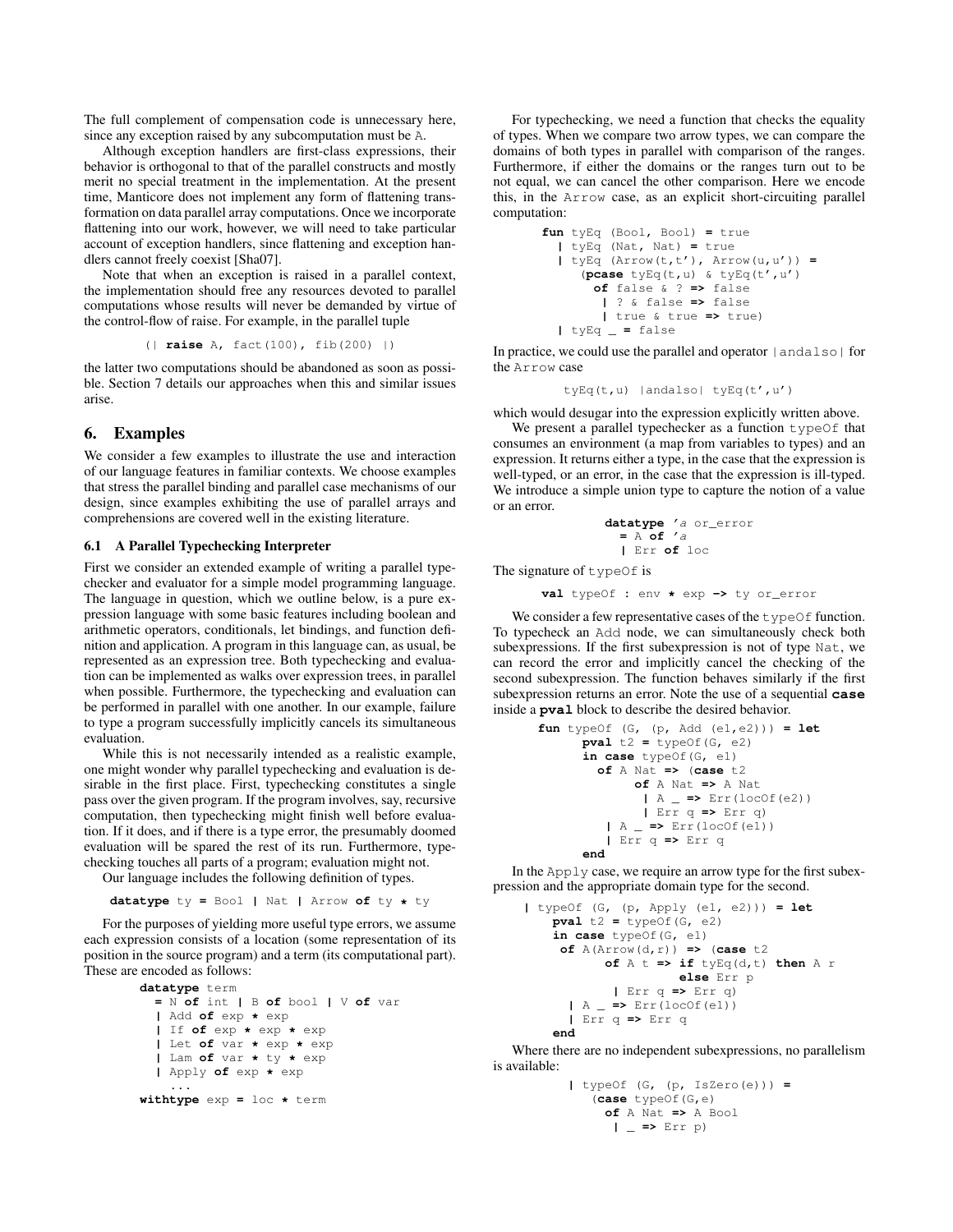Throughout these examples, the programmer rather than the compiler is identifying opportunities for parallelism.

For evaluation, we need a function to substitute a term for a variable in an expression. Substitution of closed terms for variables in a pure language is especially well-suited to a parallel implementation. Parallel instances of substitution are completely independent, so no subtle synchronization or cancellation behavior is ever required. Parallel substitution can be accomplished by means of our simplest parallel construct, the parallel tuple. We show a few cases here.

```
fun subst (t, x, e as (p, t')) = (case t'
      of V(y) => if varEq(x,y) then (p,t) else e
       \left| \right| Let(y,e1,e2) \Rightarrow if varEq(x,y)
           then (p, \text{Let}(y, \text{subst}(t, x, e1), e2))else (p, Let(|y, subst(t,x,e1),
                            subst(t,x,e2)|)...
```
Like the parallel typechecking function, the parallel evaluation function simultaneously evaluates subexpressions. Since we are not interested in identifying the first runtime error (when one exists), we use a parallel case:

```
| eval (p, Add(e1,e2)) =
   (pcase eval(e1) & eval(e2)
    of (N n1, N n2) => N(n1+n2)
      | otherwise => raise RuntimeError)
```
The  $if$  case is notable in its use of speculative evaluation of both branches. As soon as the test completes, the abandoned branch is implicitly canceled.

```
| eval (p, If(e1, e2, e3)) =
   (pcase eval(e1) & eval(e2) & eval(e3)
    of B true & v & ? => v
     | B false & ? & v => v
      | otherwise => raise RuntimeError)
```
We conclude the example by wrapping typechecking and evaluation together into a function that runs them in parallel. If the typechecker discovers an error, the program implicitly cancels the evaluation. Note that if the evaluation function raises a RuntimeError exception before the typechecking function returns an error, it will be harmlessly canceled. If the typechecking function returns any type at all, we simply discard it and return the value returned by the evaluator.

```
fun typedEval e =
  (pcase typeOf(emptyEnv,e) & eval(e)
    of (Err p, ?) => Err p
     | (A _, v) => A v)
```
#### 6.2 Parallel Contract Checking

In this section, we extend the simple typed language of the previous section with parallel contract checking for a minimal contract system. To illustrate our point, we consider only the simplest kind of contracts, flat contracts on function arguments [Par72, Luc90].

To define the language, we extend the term datatype. A contract, in this model language, is a function that consumes a value and returns a boolean. Therefore, there is no distinguished contract variant in the datatype.

```
datatype term
  = ...
  | LamG of exp * var * ty * exp
  | Blame of loc
    ...
```
LamG is a special form for the representation of guarded functions. The first component is a contract for the function argument; the second, third, and fourth components are the function argument, the function argument's type, and the function body, respectively. Note that the variable is in scope only in the body, not the contract. If the argument to a LamG function fails to meet its contract, the location of the application supplying the argument will be blamed. This blame is reified in the form of a Blame expression naming the location of the contract violation.

As before, we define a function

$$
\verb"eval : exp \rightarrow exp
$$

to evaluate expressions in this language. We omit most of its predictable definition. The evaluation of expressions in this language is mostly standard, although care must be taken at each step to check if any Blames have been generated, as we wish to report the earliest contract violation. In the Add case, for example, we evaluate both subexpressions in parallel by launching the evaluation of the second with **pval**.

```
| eval (p, Add (e1, e2)) => let
  pva1 v2 = eval(e2)in case eval (e1)
   of Blame c => Blame c
     | N n1 => (case v2
       of Blame c => Blame c
         | N n2 => Add(n1+n2)
         | _ => raise RuntimeError)
     | _ => raise RuntimeError
   end
```
It is unnecessary to launch the evaluations of both operands with **pval**s; launching just one suffices for running both simultaneously. If neither evaluation blames anything, we proceed to evaluate the addition as usual. Here, a sequential case expression is employed to express the left bias of the contract-checking system. Note how the mixed presence of parallel and sequential constructs can be used to express a particular program.

When a contract must be checked, its evaluation is done in parallel with the evaluation of the expression as a whole. If the contract is not adhered to, the main evaluation is implicitly canceled; otherwise, it is returned.

```
| eval (p, App (e1, e2)) = let
   pval v^2 = eval(e2)
    in case eval(e1)
    of Blame c => c
      | Lam(x,_,b) => (case v2
         of Blame c => Blame c
          | = \Rightarrow eval (subst(v2, x, b)))
      | LamG(c,x,_,b) => (case v2
         of Blame c => Blame c
          | _ => let
             pval res = eval(subst(v2, x, b))val chk = eval((p,App(c,v2)))
             in case chk
              of B false => Blame p
               | B true => res
                 | _ => raise RuntimeError
             end)
    end
```
### 6.3 Parallel Game Search

We now consider the problem of searching a game tree in parallel. This has been shown to be a successful technique by the Cilk group for games such as Pousse  $[BAP^+98]$  and chess  $[DL02]$ .

For simplicity, we consider the game of tic-tac-toe. Every tictac-toe board is associated with a score: 1 if X holds a winning position, -1 if O holds a winning position, and 0 otherwise. We use the following polymorphic rose tree to store a tic-tac-toe game tree.

```
datatype 'a rose_tree
 = Rose of 'a * 'a rose_tree parray
```
Each node contains a board and the associated score, and every path from the root of the tree to a leaf encodes a complete game.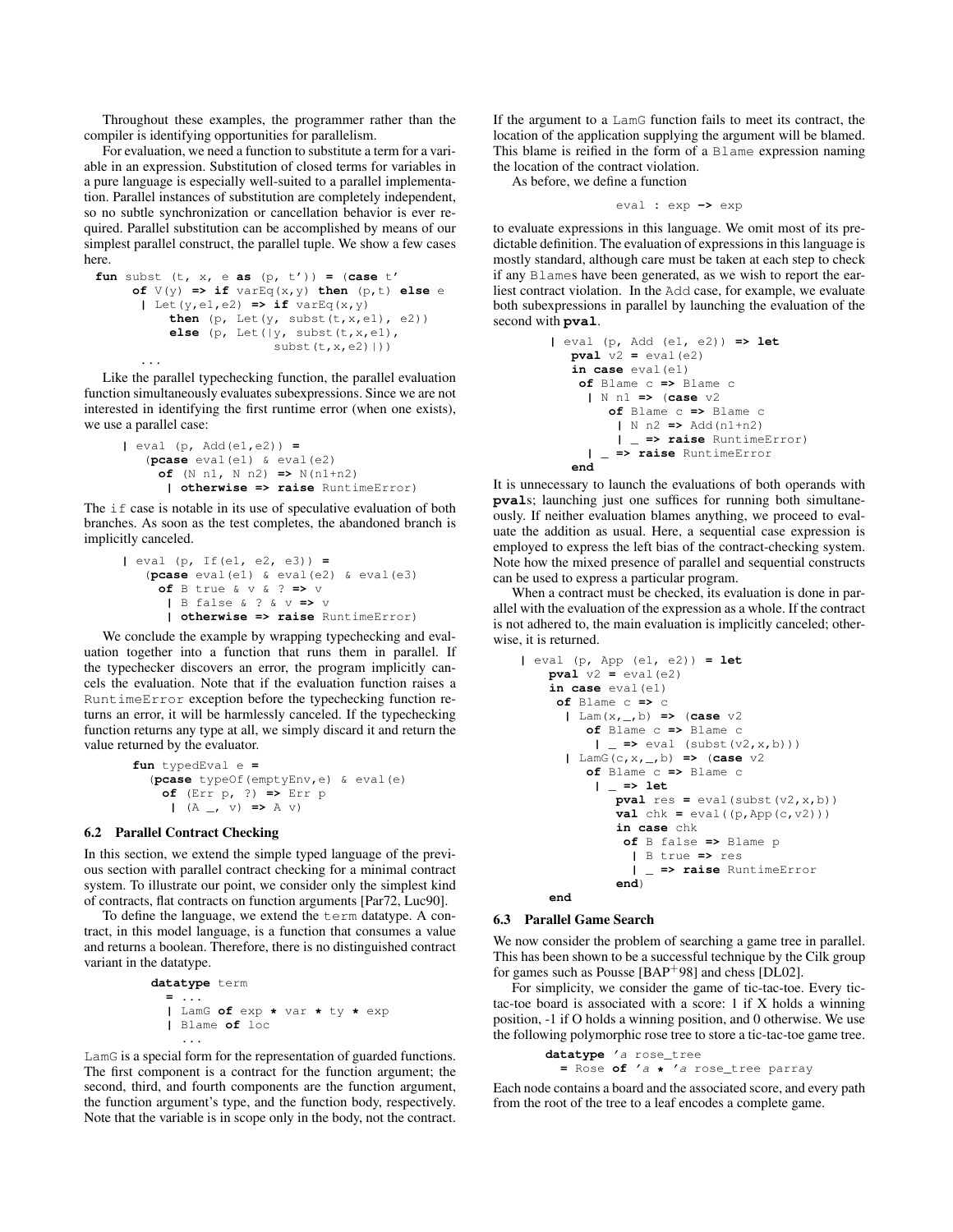```
fun maxT (board, alpha, beta) =
  if gameOver(board) then
    Rose ((board, boardScore board), [||])
  else let
    val ss = successors (board, X)
    val t0 = minT (ss!0, alpha, beta)
    val alpha' = max (alpha, treeScore t0)
    fun loop i =
      if (i = (plen ss)) then [||]
      else let
        pval ts = loop (i+1)
        val ti = minT (ss!i, alpha', beta)
        in
          if (treeScore ti) >= beta then
            [|ti|] (* prune *)
          else
            [|ti|] |@| ts
        end
    val ch = [|t0|] |0| loop(1)
    val maxScore = maxP [| treeScore t | t in ch |]
    in
      Rose ((board, maxScore), ch)
    end
```
Figure 4. The maxT half of parallel alpha-beta pruning. ! is the subscript operator for parallel arrays. The parallel computation of ts can be canceled in the line marked  $(* \text{ prime } *)$ .

A player is either of the nullary constructors X or O; a board is a parallel array of nine player options, where NONE represents an empty square. Extracting the available moves from a given board is written as a parallel comprehension as follows:

**fun** allMoves b **=** [|i **|** s **in** b, i **in** [|0 to 8|] **where** isNone(s)|]

Generating the next group of boards given a current board and a player to move is also a parallel comprehension:

**fun** successors (b, p) **=**  $[|$  moveTo  $(b, p, i) | i in (allMoves b) |]$ 

With these auxiliaries in hand we can write a function to build the full game tree using the standard minimax algorithm, where each player assumes the opponent will play the best available move at the given point in the game.

```
fun minimax (b : board, p : player) =
  if gameOver(b) then
    Rose ((b, boardScore b), [||])
  else let
    val ss = successors (b, p)
    val ch = \lceil \cdot \rceil minimax (b, other p) | b in ss | 1
    val chScores = [| treeScore t | t in ch |]
    in
      case p
       of X => Rose ((b, maxP chScores), ch)
        | O => Rose ((b, minP chScores), ch)
    end
```
Note that at every node in the tree, all subtrees can be computed independently of one another, as they have no interrelationships. Admittedly, one would not write a real tic-tac-toe player this way, as it omits numerous obvious and well-known improvements. Nevertheless, as written, it exhibits a high degree of parallelism and performs well relative both to a sequential version of itself in Manticore and to similar programs in other languages.

Using alpha-beta pruning yields a somewhat more realistic example. We implement it here as a pair of mutually recursive functions, maxT and minT. The code for maxT is shown in Figure 4, omitting some obvious helper functions; minT, not shown, is similar to maxT, with appropriate symmetrical modifications. Alphabeta pruning is an inherently sequential algorithm, so we must ad-

```
datatype 'a trap
  = Val of 'a
  | Exn of exn
datatype 'a rope
  = Leaf of 'a vector
  | Cat of 'a rope * 'a rope
type 'a future
val future : (unit -> 'a) -> 'a future
val poll : 'a future -> 'a trap option
val touch : 'a future -> 'a
val cancel : 'a future -> unit
```


just it slightly. This program prunes subtrees at a particular level of the search tree if they are at least as disadvantageous to the current player as an already-computed subtree. (The sequential algorithm, by contrast, considers every subtree computed thus far.) We compute one subtree sequentially as a starting point, then use its value as the pruning cutoff for the rest of the sibling subtrees. Those siblings are computed in parallel by repeatedly spawning computations in an inner loop by means of **pval**. Pruning occurs when the implicit cancellation of the **pval** mechanism cancels the evaluation of the right siblings of a particular subtree.

## 7. Implementation

To sketch the important points of our implementation, we express the transformations of the implicitly-threaded parallel constructs into more concrete mechanisms: specifically, as AST-to-AST rewrites. For clarity, we present the transformed program fragments in SML syntax in this paper.

To implement the implicitly-threaded parallel features of Manticore, we define two polymorphic SML datatypes, the trap and the rope, and we introduce MultiLisp-style futures [Hal84]. These datatypes, an abstract future type, and the signatures of the core future operations are given in Figure 5. These types and operations are sufficient to encode the language features presented above, as we demonstrate in this section.

#### 7.1 Futures

A future value is a handle to a (lightweight) computation being executed in parallel to the main thread of control. There are three elimination operations on futures. The poll operation returns NONE if the computation is still being evaluated and SOME value or exception—in the form of a trap—if the computation has evaluated to a result value or a raised exception. The touch operation demands the result of the future computation, blocking until the computation has completed. The behavior of touch is equivalent to the following (inefficient) implementation:

```
fun touch f = (case poll f
 of NONE => touch f
   | SOME (Val v) => v
   | SOME (Exn e) => raise e)
```
Finally, the cancel operation terminates a future computation, releasing any computational resources being consumed if the computation is still being evaluated and discarding any result value or raised exception if the computation has been fully evaluated. It is an error to poll or touch a future value after it has been canceled. It is not an error to cancel a future value multiple times or to cancel a future that has been touched. Many of the translations below depend on this property of the cancel operation.

Futures and future operations are implemented by means of a flexible scheduling framework [Rai07, FRR08] provided by the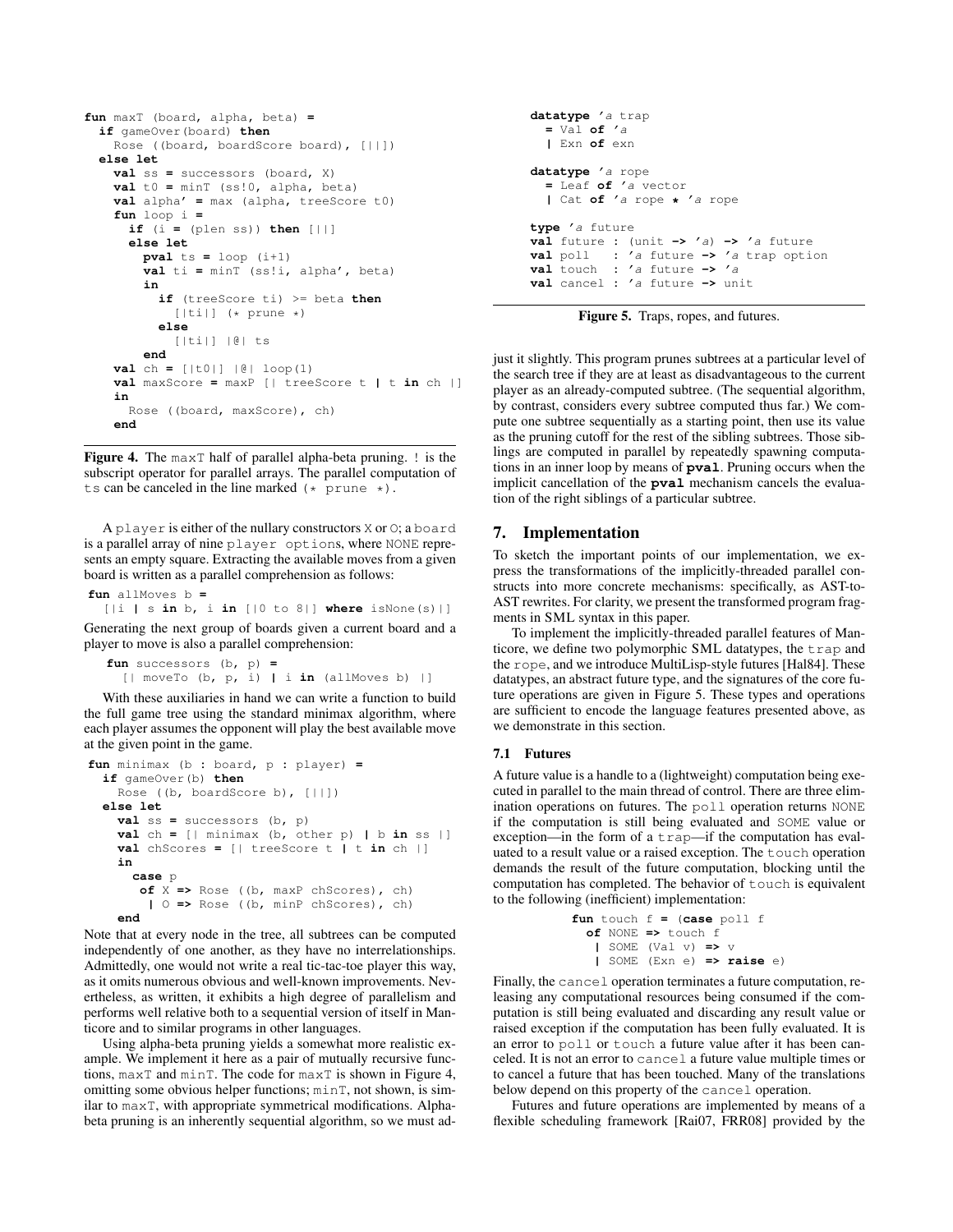Manticore compiler and runtime system. This framework is capable of handling the disparate demands of the various heterogeneous parallelism mechanisms and capable of supporting a diverse mix of scheduling policies. Futures are just one of the mechanisms implemented with this framework.

Recall that the implicitly-threaded parallel constructs may be nested arbitrarily. Thus, a single future created to evaluate (one subcomputation of) an implicitly-threaded parallel construct may, in turn, create multiple futures to evaluate nested constructs. Futures, then, may be organized into a tree, encoding parent-child relationships. If a future is canceled, then all of its child futures must also be canceled.

The implementation of futures makes use of standard synchronization primitives provided by the scheduling framework; *e.g.*, Ivariables [ANP89] are used to represent future results. Cancellation is handled by special "cancellable" data structures that record parent-child relationships and the cancellation status of each future; a nestable scheduler action is used to poll for cancellation when a future computation is preempted.

Finally, note that a number of the program transformations below use futures in a stylized manner. For example, some futures are guaranteed to be touched at most once, a fact the compiler can exploit. Similarly, some futures will all be explicitly canceled together. The scheduling framework makes it easy to support these special cases with decreased overhead.

#### 7.2 Ropes

Parallel arrays are implemented via ropes [BAP95]. Ropes, originally proposed as an alternative to strings, are immutable balanced binary trees with vectors of data at their leaves. Read from left to right, the data elements at the leaves of a rope constitute the data of the parallel array it represents. Ropes admit fast concatenation and, unlike contiguous arrays, may be efficiently allocated in memory even when very large. One disadvantage of ropes is that random access to individual data elements requires logarithmic time. Nonetheless, we do not expect this to present a problem for many programs, as random access to elements of a parallel array will in many cases not be needed. However, a Manticore programmer should be aware of this representation.

As they are physically dispersed in memory, ropes are wellsuited to being built in parallel, with different processing elements simultaneously working on different parts of the whole. Furthermore, ropes embody a natural tree-shaped parallel decomposition of common parallel array operations like maps and reductions. Note the rope datatype shown in Figure 5 is an oversimplification of our implementation for the purposes of presentation. In our prototype system, rope nodes also store their depth and data length. These values assist in balancing ropes and make length and depth queries constant-time operations.

#### 7.3 Parallel Tuples

For our first transformation, we revisit an earlier example:

```
datatype tree
 = Lf of int
  | Nd of tree * tree
fun trProd (Lf i) = i
  | trProd (Nd (tL, tR)) =
      op* (|trProd1 tL, trProd1 tR|)
```
A future is created for each element of the parallel tuple, except the first. Since the first element of the tuple will be the first element demanded, and the main thread will block until the first element is available, there is no need to incur the overhead of a future for the computation of the first element. To manage computational resources properly, when an exception is raised during the evaluation

```
fun rmap (f, r) = (case r
    of Leaf v \Rightarrow Leaf (vmap (f, v))
     | Cat (r1, r2) => let
         val f2 = future (fn _ => rmap (f, r2))
         val m1 = rmap (f, r1)
                  handle e => (cancel f2; raise e)
         val m2 = touch f2
         in
           Cat (m1, m2)
         end)
```


of a parallel tuple, it is necessary to install an exception handler that will cancel any running futures before propagating the exception.

Taking all this into account, the tree product code above is rewritten with futures as follows:

```
fun trProdT (Lf i) = i
     | trProdT (Nd (tL, tR)) = let
         val tup = let
            val fR = future (fn _ => trProdT tR)
            in
              (trProdT tl, touch fR)
              handle e => (cancel fR; raise e)
            end
          in
            op* tup
          end
In general, a parallel tuple (|e_1, ..., e_n|) is rewritten as
follows:
     let val f_2 = future (fn = \geq e_2)
```

```
· · ·
      val f_n = future (fn _ \Rightarrow e<sub>n</sub>)
in
    (e<sub>1</sub>, touch f_2, ..., touch f_n)
    handle e \Rightarrow (cancel f_2; \cdots; cancel f_n;
                        raise e)
```
**end**

Note that if the expression  $e_i$  raises an exception (and touch  $f_i$ ) raises an exception), then the cancellation of  $f_2, \ldots, f_i$  will have no effect. Since we expect exceptions to be rare, we choose this transformation rather than one that installs custom exception handlers for  $e_1$  and each touch  $f_i$ .

#### 7.4 Parallel Comprehensions

One of the most common operations on parallel arrays is to apply a function in parallel to all of its elements, as in

$$
[ \ \vert \ \ f \ x \ \vert \ x \ \text{in} \ a \ \vert \ ]
$$

for any function  $f$ . We transform this computation to the internal function rmap, whose definition is given in Figure 6. Note that if rmap  $(f, r1)$  raises an exception, then the future evaluating the map of the right half of the rope is canceled, and the exception from the map of the left half is propagated. If  $rmap(f,r2)$  raises an exception, then it will be propagated by the  $\text{touch } f2$ . By this mechanism, we raise the sequentially first exception as discussed above.

The maximum length of the vector at each leaf is controlled by a compile-time option; its default value is 256. Altering the maximum leaf length, currently a compile-time option, can affect the execution time of a given program. If the leaves store very little data, then ropes become very deep. Per the parallel decomposition shown in Figure 6, small leaves correspond to the execution of many futures. This leads to good load balancing when applying the mapped function to an individual element is relatively expensive. By contrast, large leaves correspond to the execution of few futures;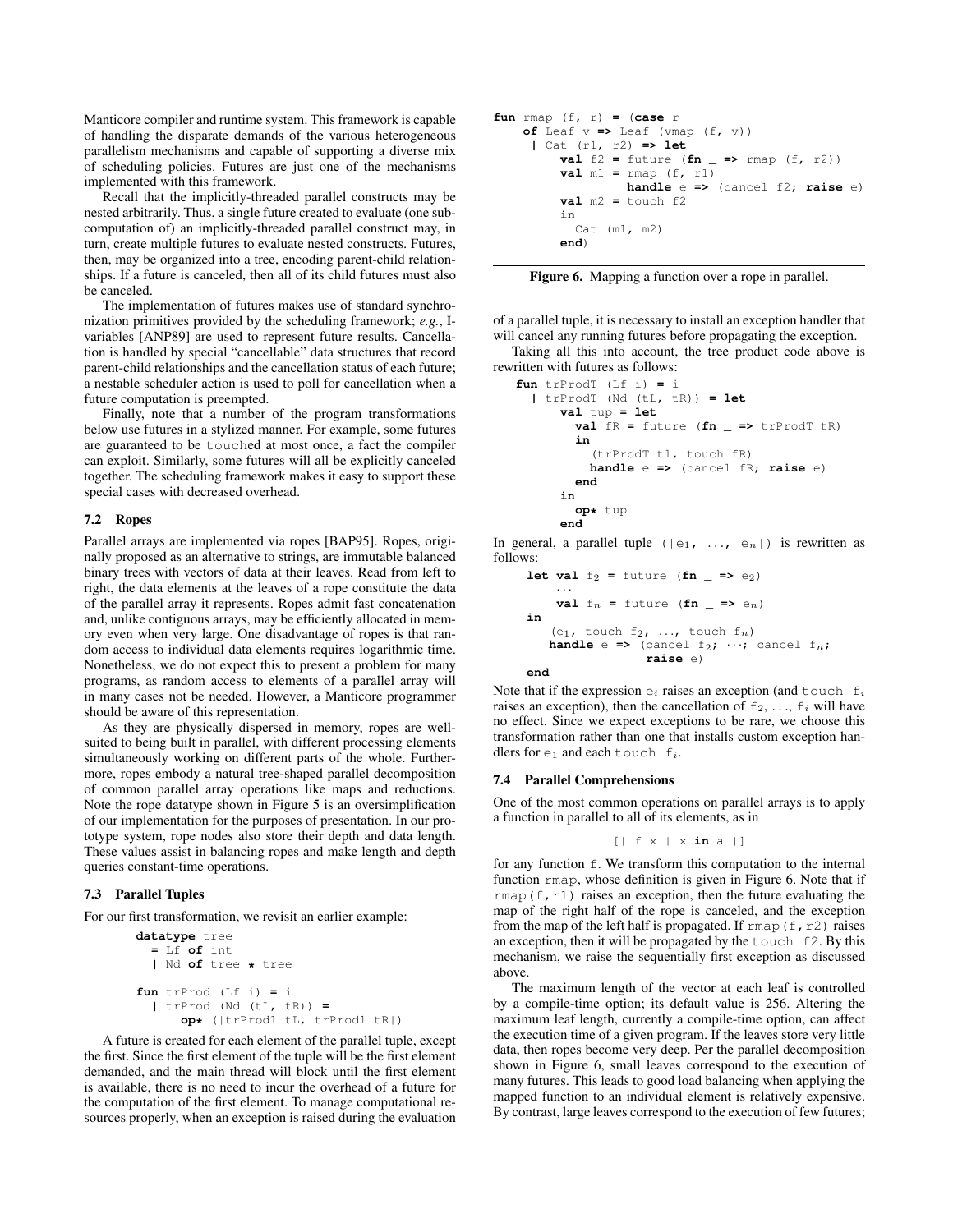```
fun rreduce (f, z, r) = (case r
    of Leaf v => vreduce (f, z, v)
     | Cat (r1, r2) => let
         val f2 = future (fn _ => rreduce (f, z, r2))
         val v1 = rreduce (f, z, r1)handle e => (cancel f2; raise e)
         val v2 = touch f2in
           f (b1, b2)
         end)
```
Figure 7. Reducing a function over a rope in parallel.

this is advantageous when applying the mapped function to an individual element is relatively cheap. Allowing the user to vary the maximum leaf size on a per-compilation basis gives some rough control over these tradeoffs. A more flexible system would allow the user to specify a maximum leaf size on a per-array basis, although many decisions remain about how to provide such a facility.

Another common operation on ropes is reduction by some associative operator ⊕. Compensation code to ensure that the sequentially first exception is raised is similar to that of rmap. A reduction of a parallel array is transformed to the internal function rreduce, whose definition is given in Figure 7.

#### 7.5 Parallel Bindings

The implementation of parallel bindings introduces a future for each **pval** to be executed in parallel to the main thread of control and introduces cancellations when variables bound in the corresponding **pval** become unused on a control-flow path. Note that such control-flow paths may be implicit via a raised exception. As with parallel tuples, we do not introduce a future for a **pval** whose result is demanded by the main thread of control without any (significant) intervening computation.

To illustrate the implementation of parallel bindings, we present the translation of the function trProd from Figure 2.

```
fun trProdT (Lf i) = i
  | trProdT (Nd (tL, tR)) = let
     val fR = future (fn _ => trProdT tR)
      in (let
       val pL = trProdT tL
       in
          if (pL = 0) then (cancel fR; 0)
          else (pL * (touch fR))
        end)
       handle e => (cancel fR; raise e)
      end
```
Note that the translation introduces a future for only one of the **pval** computations, since pL is demanded immediately. The translation also inserts a cancellation of the future if an exception is raised that would exit the function body. As noted above, we expect exceptions to be rare, so we adopt a translation that may introduce redundant (but idempotent) cancellations (*i.e.*, canceling all introduced futures in a universal exception handler), rather than installing custom exception handlers to minimize the number of futures canceled.

Although the introduction of future cancellations is relatively straightforward, care must be taken to properly account for **pval** bound variables that are used in other **pval** computations. Consider the following example:

```
\mathbf{val} \mathbf{r} = let
  pval x = f 1
  pval y = g 2 + xin
     if h 3 then x else y
  end
```


Figure 8. State machine for parallel conjunction. Completion transitions are dashed; match transitions are solid.

and its translation:

```
val rT = (let
  val fx = future (fn _ => f 1)
  val fy = future (fn = \text{?} q 2 + \text{touch fx})in
    if h 1
    then (cancel fy; touch fx)
    else ((*cancel fx;*) touch fy)
  end)
handle e => (cancel fy; cancel fx; raise e)
```
Note that touching  $f \times$  twice, which might happen in certain executions of this code, is not problematic, since touches after the initial touch simply return the demanded value immediately.

We cannot include the commented cancel fx, as the result of fx might be demanded to satisfy the demand for the result of  $f_y$ . In the **then** branch of the computation,  $f_x$  is simply canceled as it should be. In the exception handler,  $f(y)$  is of necessity canceled before fx. Canceling in this order avoids the following problem: if  $f$ x were canceled, then touched in the computation of  $f$ y before fy were canceled, there would be an error.

#### 7.6 Parallel Case

To implement each **pcase**, we construct a nondeterministic finite state machine. Recall the parallel conjunction from Section 4. The machine for the expression is shown in Figure 8. Each nonterminal state is labeled by a "completion bitstring" that represents which discriminant computations have been fully evaluated and which have not. Each terminal state corresponds to the body of a branch in the **pcase** expression. Naturally, the initial state is the non-terminal labeled 00. There are two kinds of state transitions. For the first kind, there is a transition for each potential change to the completion bitstring; *i.e.*, the completed evaluation of additional discriminants. These "completion transitions" are shown in Figure 8 as dashed arrows. For the second kind, there is a transition for each branch in the **pcase** that can be tested given the discriminants that have been fully evaluated in the source state. These "match transitions" are shown in Figure 8 as solid arrows, labeled with the corresponding parallel patterns. When we follow a completion transition, we first test whether any of the match transitions can be taken. If so, one is taken (nondeterministically) and the appropriate branch body is evaluated to complete the evaluation of the **pcase**. If not, one of the completion transitions must be taken. Note that in the state labeled 11, it is possible to match either of the branches false & ? or ? & false; thus, there are match transitions for these branches. One detail not captured by Figure 8 is that the **otherwise** branch is only taken from state 11 if no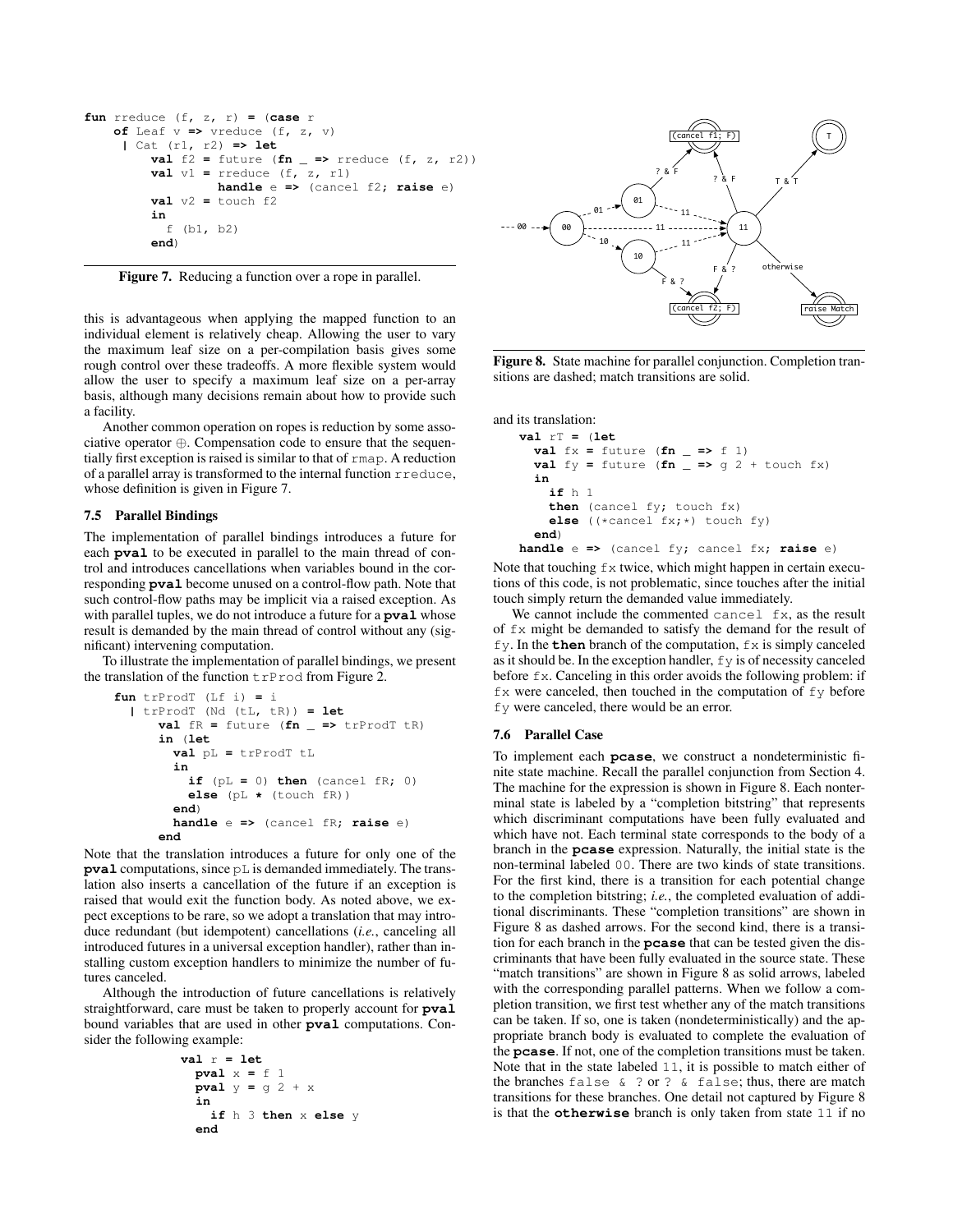```
val f1 = future (fn () => ...)
val f2 = future (fn () => ...)
fun go() = (case (poll(f1), poll(f2))
 of (NONE, NONE) => state00()
    | (NONE, SOME t) => state01(t)
    | (SOME t, NONE) => state10(t)
    | (SOME t1, SOME t2) => state11(t1,t2))
and state00() = go()and state01(t) = (case tof Val false => (cancel f2; false)
  | _ => go())
\text{and } \text{state10(t)} = (\text{case } t)of Val false => (cancel f1; false)
  | = \Rightarrow \text{go}(x)and state11(t1,t2) = (case (t1, t2))
of (Val false, _) => false
  | (_, Val false) => false
  | (Val true, Val true) => true
  | _ => raise Match)
```
Figure 9. An implementation of the state machine in Figure 8.

other match transitions are available (*i.e.*, the discriminants do not match any of the other branches).

The code in Figure 9 implements the state machine shown in Figure 8. Note the use of poll here induces some repeated tests and busy-waiting. In a mature implementation, there are various strategies one could employ to avoid this. For example, the future interface could be extended with a function

notify : 'a future **\*** ('a trap **->** unit) -> unit

that registers a function to be run upon completion of a future computation. Uses of notify and synchronizations would replace uses of poll in the expected ways.

#### 8. Related work

Manticore's support for fine-grained parallelism is influenced by previous work on nested data-parallel languages, such as NESL [BCH<sup>+</sup>94, Ble96, BG96] and Nepal/DPH [CK00, CKLP01, LCK06]. Like Manticore, these languages have functional sequential cores and parallel arrays and comprehensions. To this mix, Manticore adds explicit parallelism, which neither NESL or DPH supports; neither does NESL or DPH have any analogs to our other mechanisms—parallel tuples, bindings, and cases. The NESL and DPH research has been directed largely at the topic of *flattening*, an internal compiler transformation which can yield great benefits in the processing of parallel arrays. Manticore is yet to implement flattening, although we expect to devote great attention to the topic as our work moves forward.

The Cilk programming language  $[BJK^+95]$  is an extension of C with additional constructs for expressing parallelism. Cilk is an imperative language, and, as such, its semantics is different from Manticore's in some obvious ways. Some procedures in Cilk are modified with the **cilk** keyword; those are *Cilk procedures*. Cilk procedures call other Cilk procedures with the use of **spawn**. A spawned procedure starts running in parallel, and its parent procedure continues execution. In this way, spawned Cilk procedures are similar to Manticore expressions bound with pval. Cilk also includes a sophisticated abort mechanism for cancellation of spawned siblings; we have suggested some encodings of similar parallel patterns in Section 6 above.

Accelerator [TPO06] is an imperative data-parallel language that allows programmers to utilize GPUs for general-purpose computation. The operations available in Accelerator are similar to those provided by DPH's or Manticore's parallel arrays and comprehensions, except destructive update is a central mechanism. In keeping with the hardware for which it is targeted, Accelerator is directed towards regular, massively parallel operations on homogeneous collections of data, in marked contrast to the example presented in Section 6 above.

The languages Id [Nik91], pH [NA01], and Sisal  $[GDF^+97]$ represent another approach to implicit parallelism in a functional setting that does not require user annotations. The explicit concurrency mechanisms in Manticore are taken from CML [Rep99]. While CML was not designed with parallelism in mind (in fact, its original implementation is inherently not parallel), we believe that it will provide good support for coarse-grained parallelism. Erlang is a similar language that has a mutation-free sequential core with message passing [AVWW96] that has parallel implementations [Hed98], but no support for fine-grained parallel computation.

Programming parallel hardware effectively is difficult, but there have been a some important recent achievements. Google's MapReduce programming model [DG04] has been a success in processing large datasets in parallel. Sawzall, another Google project, is a system for analysis of large datasets distributed over disks or machines [PDGQ05]. (It is built on top of the aforementioned MapReduce system.) Brook for GPUs  $[BFH^+04]$  is a C-like language which allows the programmer to use a GPU as a stream co-processor.

# 9. Conclusion

We have presented a design for a heterogeneous parallel functional language. In addition to explicitly-threaded CML-style language features not discussed in the present paper, we include proven implicitly-threaded features, such as parallel comprehensions, and novel ones, namely, parallel bindings and nondeterministic parallel cases. Since **val** bindings and **case** discrimination are essential idioms in a functional programmer's repertoire, providing implicitly-threaded forms allows parallelism to be expressed in a familiar style. We have furthermore demonstrated viable implementation strategies for the implicitly-threaded elements of our language.

We have been working on a prototype implementation of the Manticore language for the past eighteen months. Most parts of the implementation are working and we have been able to run examples of moderate size (*e.g.*, a parallel ray tracer translated from Id). The features described in this paper, however, do not have optimized implementations yet, which is why we omit performance measurements.

#### References

- [ANP89] Arvind, R. S. Nikhil, and K. K. Pingali. I-structures: Data structures for parallel computing. *ACM TOPLAS*, 11(4), October 1989, pp. 598–632.
- [AVWW96] Armstrong, J., R. Virding, C. Wikström, and M. Williams. *Concurrent programming in ERLANG (2nd ed.)*. Prentice Hall International (UK) Ltd., Hertfordshire, UK, UK, 1996.
- [BAP95] Boehm, H.-J., R. Atkinson, and M. Plass. Ropes: an alternative to strings. *Software—Practice & Experience*, 25(12), 1995, pp. 1315–1330.
- [BAP+98] Barton, R., D. Adkins, H. Prokop, M. Frigo, C. Joerg, M. Renard, D. Dailey, and C. Leiserson. Cilk Pousse, 1998. Viewed on March 20, 2008 at 2:45 PM.
- [BCH<sup>+</sup>94] Blelloch, G. E., S. Chatterjee, J. C. Hardwick, J. Sipelstein, and M. Zagha. Implementation of a portable nested data-